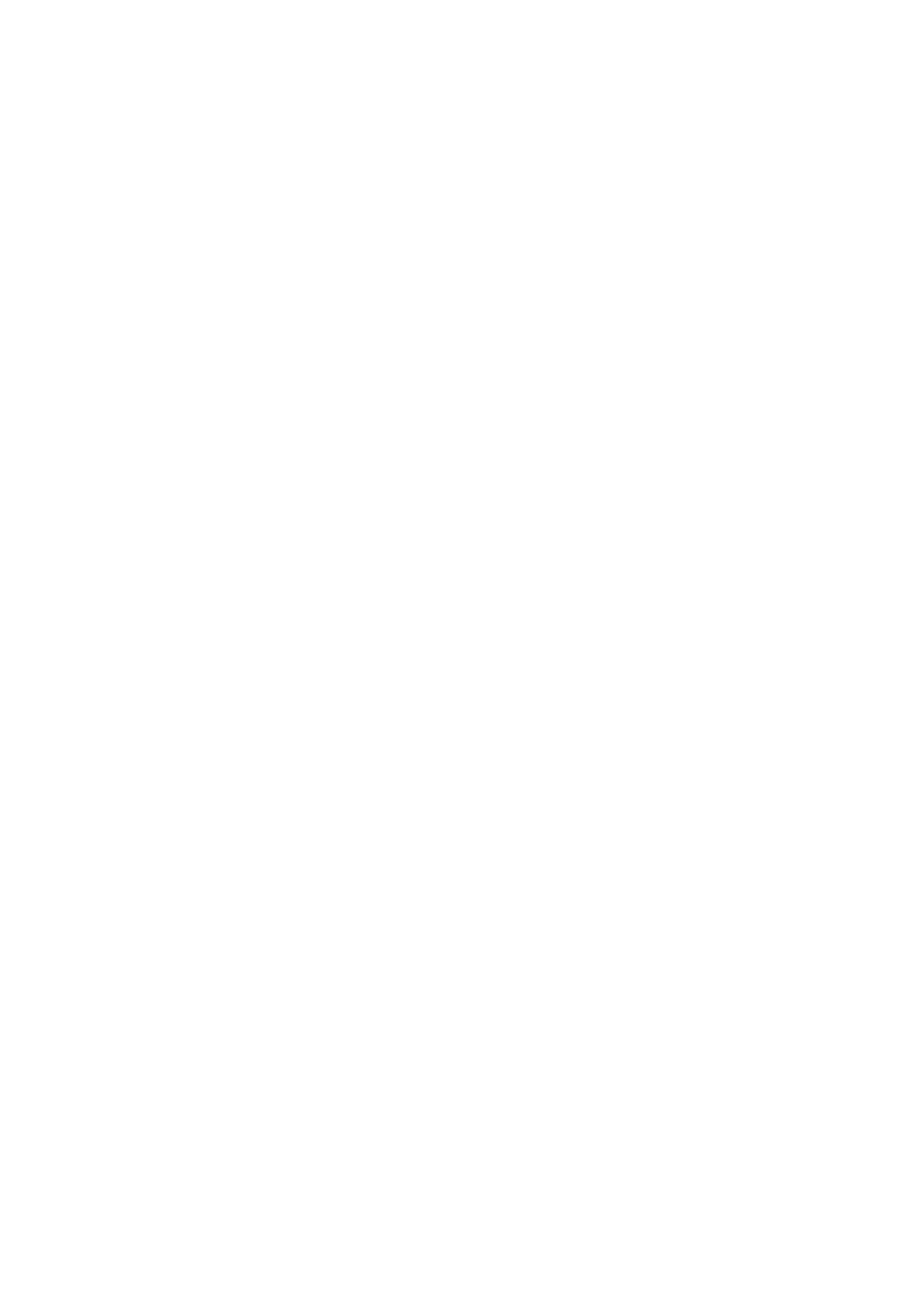

**Fig. 1.** Diffraction curves recorded in the angular range  $2\theta = 31 - 32.5^{\circ}$  for SSH InGaAlAs/InGaAs/InP with mismatch *f*: а) 1 %; b) 1.3 %; с) 1.6%.

Results of the study of optical properties were confirmed the possibility of using SSH InGaAlAs/InGaAs/InP with the mismatch *f* 1.6 % for fabrication of LD active region. Larger mole fraction of In in InxGax-1As QW and therefore larger mismatch *f* increase differential gain of active region and improve the frequency characteristics of LD [3].

## **4. Conclusion**

We grew the strained semiconductor heterostructure (SSH) InGaAlAs/InGaAs/InP with a different mismatches *f* InGaAs/InP: 1.0, 1.3 and 1.6 % by molecular-beam epitaxy. X-ray diffraction analysis of the samples demonstrated a good agreement between measured and predetermenid values of elemental composition and layer thicknesses of the heterostructures. Study of the optical properties of the samples confirmed the possibility to use developed SSH InGaAlAs/InGaAs/InP with a mismatch *f* InGaAs/InP 1.6 % for active regions of the laser diode with emission wavelength 1520-1580 nm.

Investigated heterostructures were grown by MBE technique with Riber MBE49 system at the company "Connector Optics".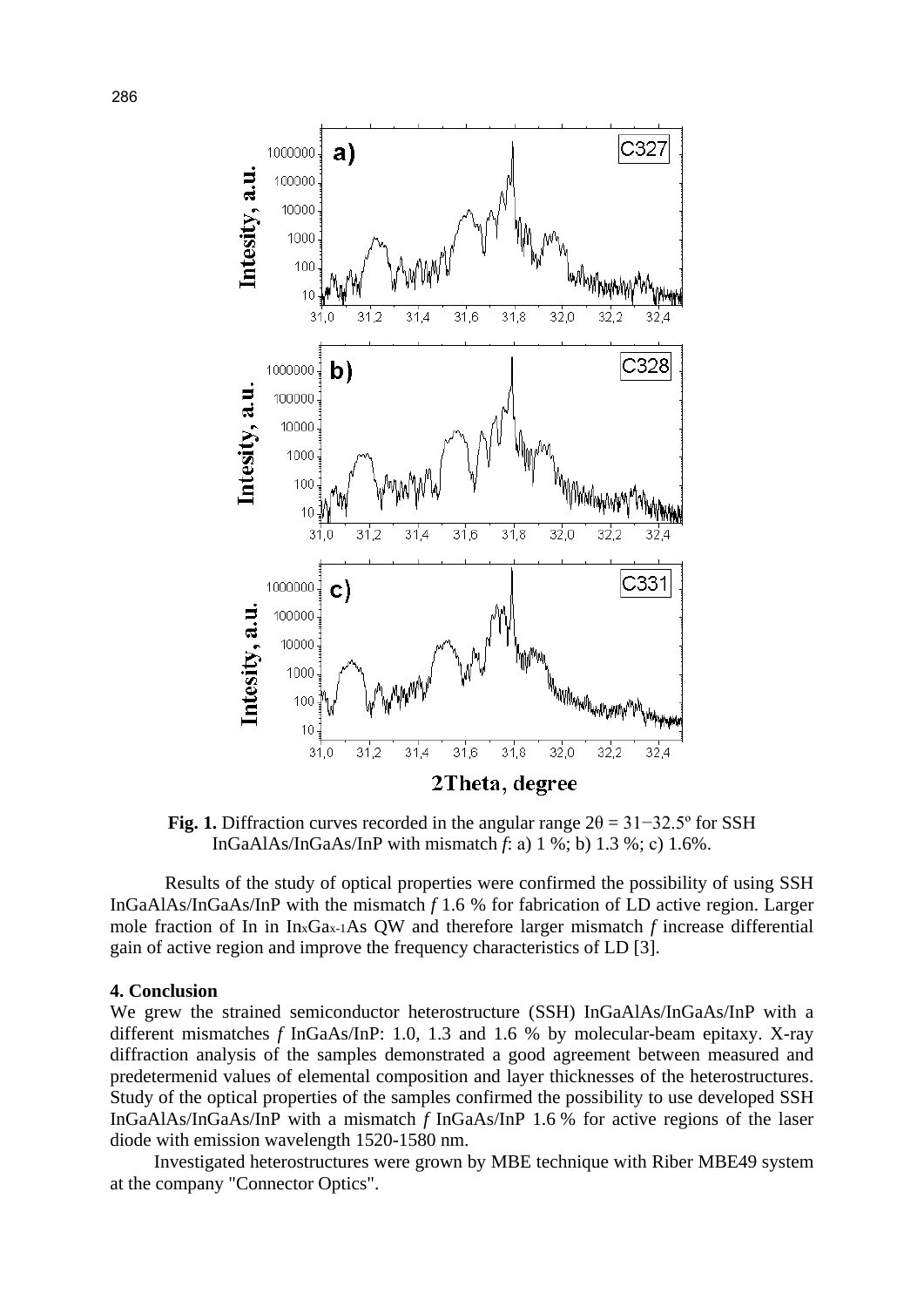

## Wavelength, nm

**Fig. 2.** PL spectra measured at the room temperature and with pump power of 4 and 43 mW, for SSH InGaAlAs/InGaAs/InP with mismatch *f*: а) 1 %; b) 1.3 %; с) 1.6%.

## *Acknowledgment*

*This work was supported by the Ministry of Education and Science of the Russian Federation in the framework of the Federal Target Program "Research and development on priority directions of scientific-technological complex of Russia for 2014-2020", the code 2015-14- 579-0014 agreement № 14.579.21.0096, unique ID RFMEFI57915X0096.* 

*The authors are grateful to Professor A.E. Romanov for help and useful discussions.*

### **References**

- [1] J.W. Raring, M.N. Sysak, A. Tauke-Pedretti, M. Dummer, E.J. Skogen, J.S. Barton, S.P. DenBaars, L.A. Coldren // *Proceedings of SPIE* **6126 (**2006**)** 61260H.
- [2] M. Müller, W. Hofmann, T. Gründl, M. Horn, P. Wolf, R. D. Nagel, E. Ronneberg, G. Bohm, D. Bimberg, M.C. Amann // *IEEE Journal of Selected Topics in Quantum Electronics* **17** (2011) 1158.
- [3] I. Suemune // *IEEE Journal of Quantum Electronics* **27** (1991) 1149.